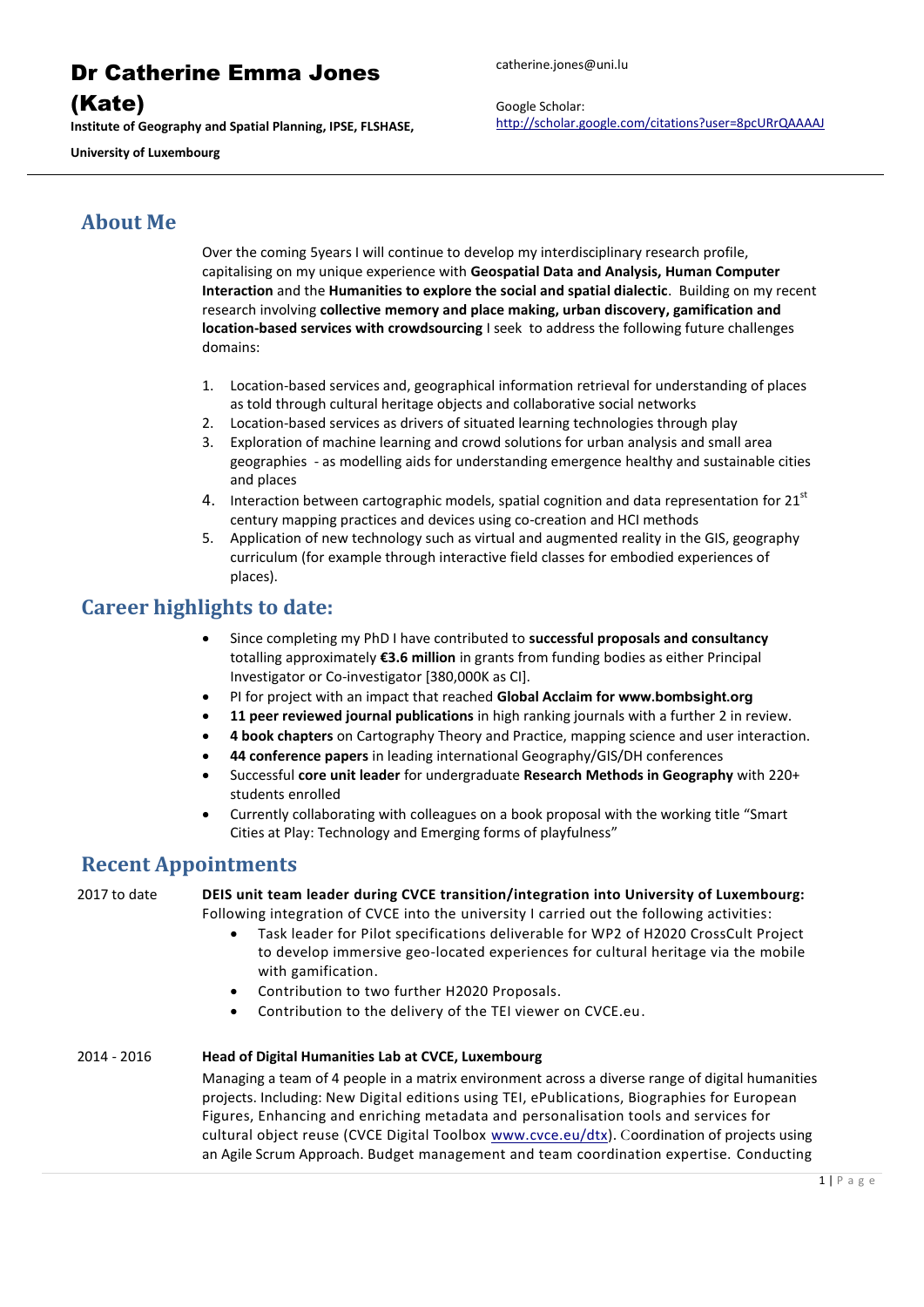(Kate)

**Institute of Geography and Spatial Planning, IPSE, FLSHASE,** 

**University of Luxembourg**

Google Scholar: <http://scholar.google.com/citations?user=8pcURrQAAAAJ>

evaluations and objective setting for the team.

- CI for *H2020 CrossCult* project: urban discovery, gamification crowdsourcing and cultural heritage
- Project Manager for *TOTOCULT* project for the development of a geographical extension to *Histograph* toolset to explore Instagram posts: collective memory, social networks and geographical analysis
- Project manager of CVCE *Europaquiz* mobile game for reuse of historical objects combining principles of gamification and interactive learning (5,000 players).
- Vice Chair of Programme committee DH Benelux 2016; Local organising committee of DH Benelux 2016

2010- 2014 **Senior Lecturer in Human Geography, University of Portsmouth, UK**

Principal Investigator for *Stepping into Time* project which developed *Bomb Sight* - a useful and usable learning and teaching tool using a geographical framework to link historical paper maps, photographs and memories from WW2. Outcome: Interactive Webmap + Augmented Reality mobile phone application, ongoing success with international media coverage and to date over a million visitors. Also assumed the following teaching duties:

- Unit leader for Research Methods and Design (250 students).
- Unit leader for Exploring Inequalities (40 students).
- Taught across a range of post graduate and undergraduate courses in Human geography and GIS including lectures on Spatial Analysis, Social Networks, Social Capital, Migration and HCI for GIS, Critical GIS. Co-organiser of international Field classes.
- Personal tutor and dissertation supervision at undergraduate and master's level.
- External Examiner for Masters at University of Malta.

#### **Research Grants / Successes**

Since completing my PhD I have led successful proposals and consultancy totalling approximately €3.6 million in grants from funding bodies as either Principal Investigator or Co-investigator.

| 2017          | University of Luxembourg Rapid Incentive scheme for EU proposal. Award to develop $2^{nd}$ stage of<br>research H2020 Cult-COOP 9 proposal via consortium writing workshop and impact evaluation<br>with associate partners. [PI] value c. $€10,000$ .                                                                                           |
|---------------|--------------------------------------------------------------------------------------------------------------------------------------------------------------------------------------------------------------------------------------------------------------------------------------------------------------------------------------------------|
| $2016 - 2019$ | H2020 CROSSCULT Empowering reuse of digital cultural heritage in context-aware crosscuts of<br>European history. Developing innovative and immersive museum and city based cultural heritage<br>apps. Task leader for Pilot specifications & Pilot evaluations. Value c. €3.3million [PI shared at LIST]<br>(€157,000K as CI)   www.crosscult.eu |
| $2015 - 2016$ | Les espaces du patrimoine culturel numérique : topologies et topographies des itinéraires<br>culturels Financed by CNRS/Université de Lille. Social-spatial analysis of cultural routes for<br>exploring collective memory of social media data. Value c. €40,000 [PI Dr Marta Savero] (€4,000 as<br>contributor).                               |
| 2016          | <b>FNR RESCOM</b> contribution towards the annual DH Benelux conference [PI]. Value c. $\epsilon$ 3800.                                                                                                                                                                                                                                          |
| $2011 - 2012$ | <b>JISC</b> funded project <b>Stepping Into Time</b> for <b>Bombsight</b> developing novel useful and learnable<br>teaching tools (Web mapping and Augmented reality mobile app) linking historical multimedia                                                                                                                                   |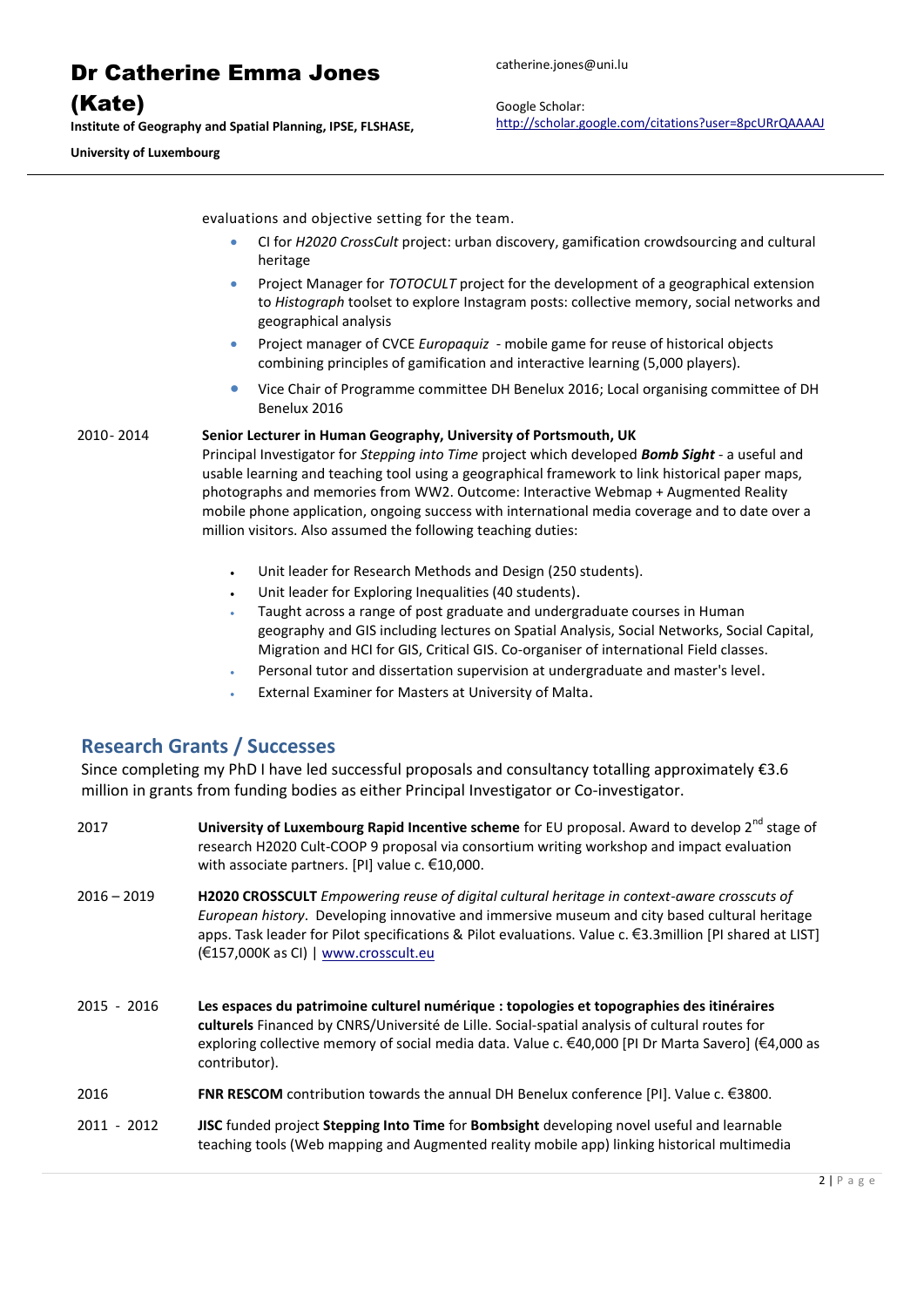| <b>Dr Catherine Emma Jones</b>                                                                 |  |  |
|------------------------------------------------------------------------------------------------|--|--|
| (Kate)                                                                                         |  |  |
| Institute of Geography and Spatial Planning, IPSE, FLSHASE,<br><b>University of Luxembourg</b> |  |  |

catherine.jones@uni.lu

Google Scholar: <http://scholar.google.com/citations?user=8pcURrQAAAAJ>

objects to place combing GIS and HCI techniques. [www.bombsight.org](http://www.bombsight.org/) met with **global acclaim**: **70+ international news article**s. Impact (to date) website **1,002,257** user **sessions**; **2,150,000 page views** App users 11,929, 42,000 sessions. [PI] Value c. £106, 000 (approx. €120,000).

- 2011 2012 **JISC Infrastructure for Education fund: G3 – Bridging the Gap between the GeoWeb and GIS:** GIS teaching and learning using GeoWeb technology. Investigated user interaction and learnability of online geo editors (Open Street Map) using eye tracking, video analysis, task analysis, interviews and questionnaires (Jones and Weber, 2011). Impact: Award winning blog <http://jiscg3.blogspot.com/>. Value c. £65,000 (joint PI approx. €73,000).
- *2007* Consultancy **URBED (Urban & Economic Development Group Ltd.)** Assisted URBED in review of Suburban Town Centres in London. Funded by the North London Strategic Alliance Value c. - £5,000 (c. €6000 joint PI).
- *2003* **Camden Metropolitan Police**. Responsible for the development of a online mapping system (Camstats) for publication of local crime statistics. Value c. €20,000 : 5K as CI.

### **Previous Academic Employment**

- **2007 – 2010 EPSRC funded Research Fellow: Towards Successful Suburban Town Centres, University College London (UCL) Post Doc**
	- Mapping Science component of an inter-disciplinary research team (EPSRC funded £556,000) Geomatic Engineering and Bartlet Graduate School of Architecture. **Study of the historical relationship between morphology, sociability, economics and accessibility**. Geovisualisation and historical spatial analysis of urban design in suburban town centres.
	- Designed and developed a [web-based geovisualisation tool](http://www-research.ge.ucl.ac.uk/sstc/profiler/profiler.php.) using principles of simplicity, **video analysis, think aloud analysis** for exploration of built environment and socio-economic geography indicators – (**PHP, HTML, JAVASCRIPT**). Adopted **principles of user design**, for mapping interfaces to bridge gap between expert and non-expert.
	- To enable the **theoretical advancement of space syntax methodology** structure of suburban centres I designed and developed novel computational geometry algorithm (**MapInfo, MapBasic, Manifold GIS**) for linking and geo-visualisation of socio-economic and morphological datasets; and creation of historical GIS for emergent properties of land use and street networks.
	- Statistical and spatial analysis of complex linked datasets (**SPSS, GEODA and ARCGIS)**.
	- Co-lead **ethnographic study and participatory fieldwork** for understanding everyday use of town centres and geo-visualisation of qualitative data for **Qualitative GIS**.
- 2009 to 2013 **Invited Lecturer at the International summer school in** GIS organised by UCL and University of Malta. Course on creating a geodemographic indicator, Cartography & GIS.
- 2008 to 2014 **Sessional Lecturer in GIS and Health (MSc),** Birkbeck, University of London. Designed, developed and taught "GIS and Health" to evening and distance learning students.
- 2008 2010 **Co-organiser of two day course: Introduction to Manifold GIS** aimed at professionals.

2009 – 2011 **Sessional Lecturer (MSc)**, University College London. Developed a self-contained unit for GIS and Architecture delivered to students from the Bartlett Graduate School of Architecture.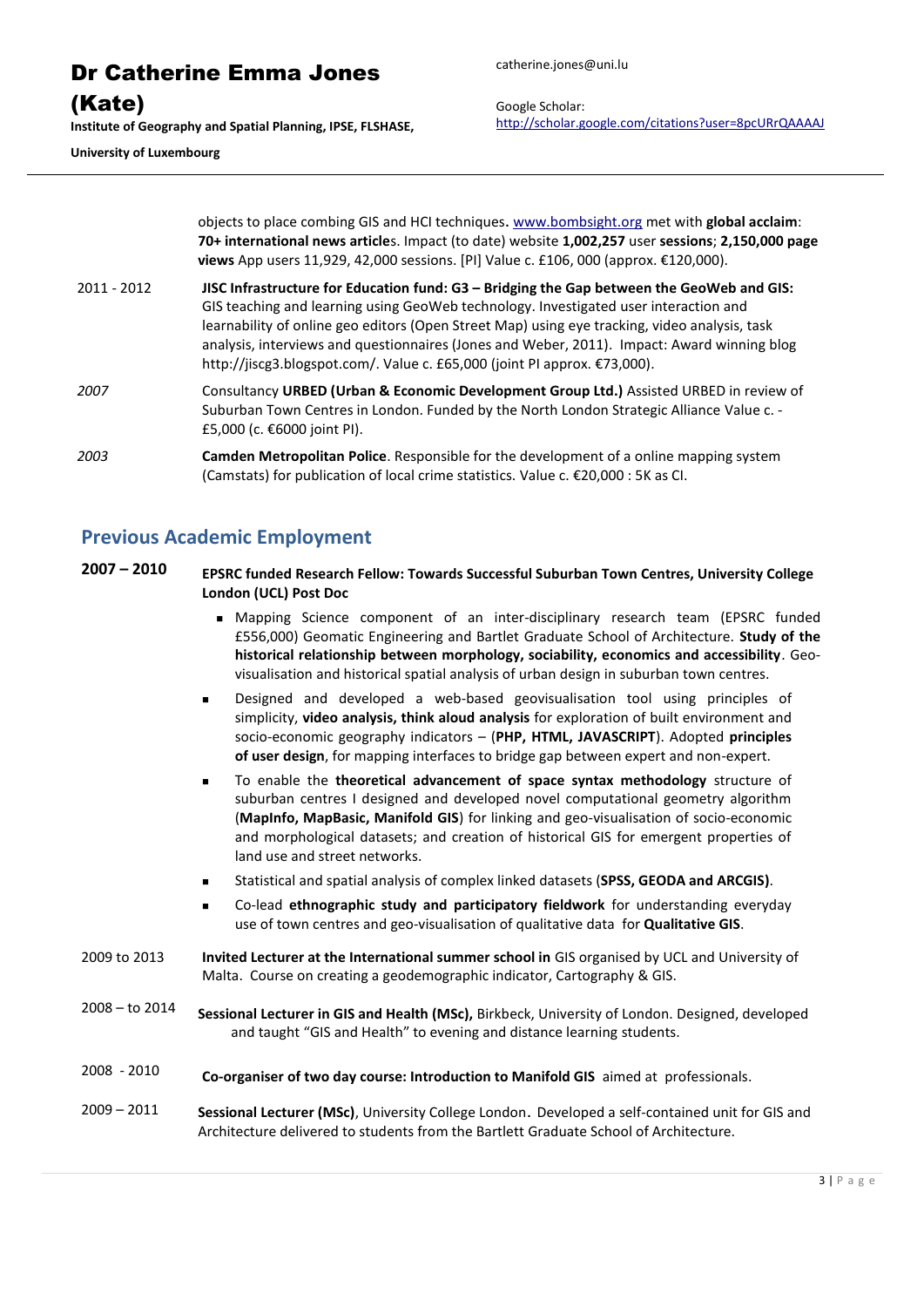Dr Catherine Emma Jones (Kate) **Institute of Geography and Spatial Planning, IPSE, FLSHASE, University of Luxembourg**

catherine.jones@uni.lu

Google Scholar: <http://scholar.google.com/citations?user=8pcURrQAAAAJ>

2005 – 2007 **Knowledge Transfer Research Associate,** University College London, Camden Primary Care Trust As part of ESRC/NHS Knowledge Transfer Partnership, I developed innovative geographical analysis, using GIS and geodemographics to identify health needs of communities informing social marketing strategies. See PhD.

#### **Professional Employment**

GIS Consultant Analyst, GIS analysis of community safety datasets with population records. Camden Council, London GIS Consultant Analyst, Camden Metropolitan Police, London. GIS Consultant Analyst, Health Need Analysis for new hospital using GIS Southwark Primary Care, London IT Programme Support Officer, Infraco BCV(Transport for London), London **–2002** IT Programme & Project Planning Officer, Norton Rose, London **–2001** Business Objects Reporting Analyst, RSLCOM UK, London **– 2000** Graduate IT Trainee (project management and reporting analyst with Business objects, Aon Group Limited, London

### **Education**

<sup>2005</sup>– <sup>2008</sup> **PhD Health Geography** - University College London (UCL)

#### **PhD thesis: Modelling health related behaviours using geodemographics: applications in social marketing and preventative health**

#### Aims and Objectives:

Through inductive analysis, developed by combining health survey data with operational health data and geodemographic classifications, this PhD explores the spatial distributions of healthharming behaviours related to diseases of comfort (obesity, alcohol consumption and smoking). This work culminated in a spatial framework combining disparate social and health datasets at inconsistent geographic scales.

#### Outcomes:

New approaches and strategies adopted by the Primary Care Trust for planning local public health interventions and social marketing campaigns (including reducing teenage pregnancies and raising diabetes type II awareness in the Bangladeshi population).

- **2010-2012 Postgraduate certificate in Teaching for Higher Education**, University of Portsmouth
- **2004 – 2007 MBA module – Strategy Dynamics**  London Business School, London
- **2003 - 2004 MSc Geographical Information Science (GIS)** University College London Dissertation topic: Exploring the geographic distribution of general practices, patients & deprivation: sponsored by Camden Primary Care Trust
- **1995–1998 BSc Hons (2:1) Environmental Geochemistry** *-* Royal Holloway, University of London

#### **Awards**

2011 **Winner Best Blog** of JISC geospatial programme for [http://jiscg3.blogspot.com/,](http://jiscg3.blogspot.com/) JISC Programme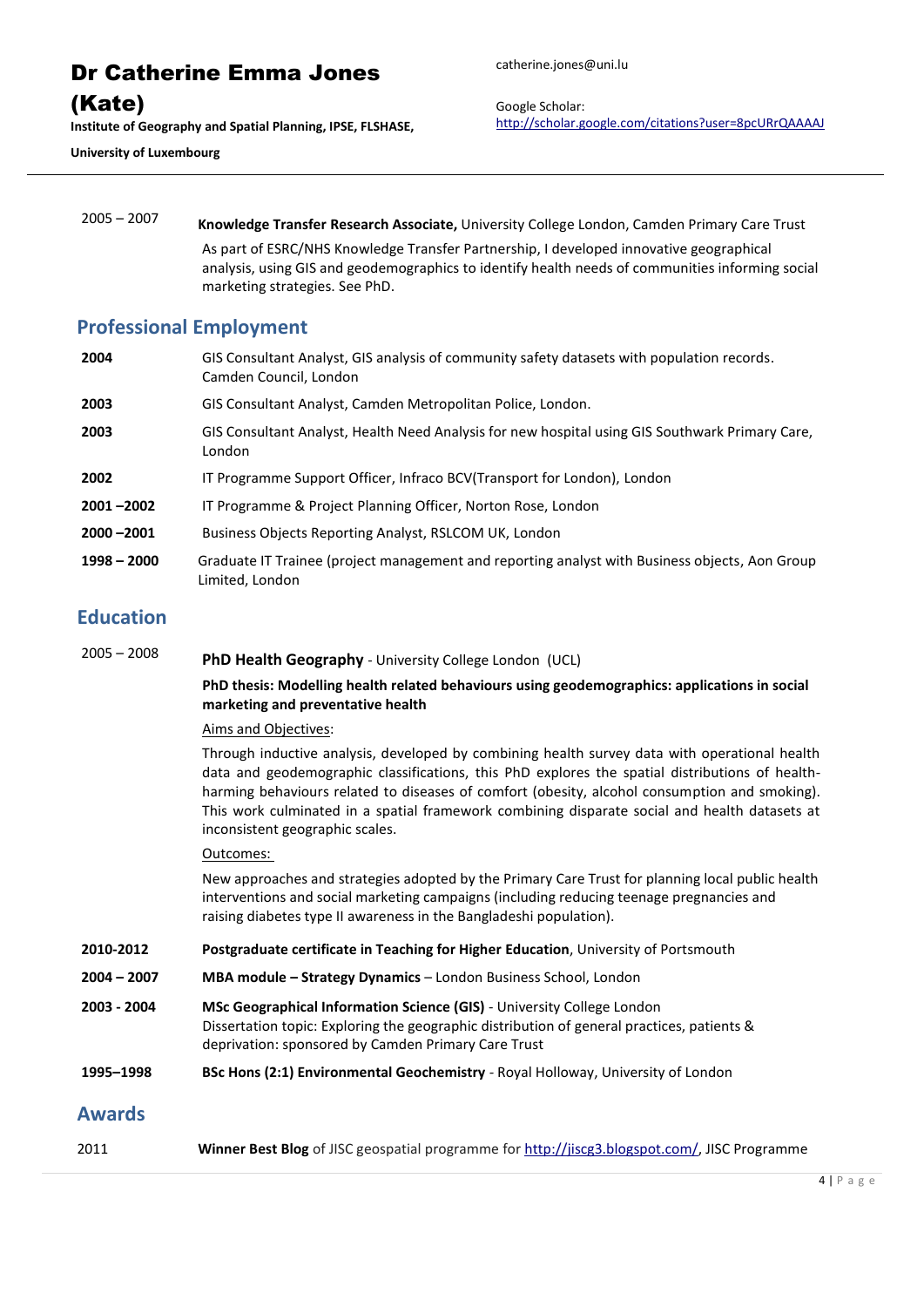#### (Kate)

**Institute of Geography and Spatial Planning, IPSE, FLSHASE,** 

**University of Luxembourg**

Google Scholar: <http://scholar.google.com/citations?user=8pcURrQAAAAJ>

awards 2011.

- 2010 Selected for a place at the **European Science Foundation Summer Workshop on R-Statistics**, in Bucharest.
- 2009 **Winner Best Knowledge Transfer Partnership at University College London**, UCL Awards for Enterprise
- 2008 **Runner up for Association of Geographic Information (AGI) Best Overall Paper** for: Haklay and Jones on GIS & Usability: Why your Boss should buy you a larger monitor. Presented at the AGI Annual Conference. Sept 2008.
- 2008 **Winner International Journal of Market Research Collaborative Research Award:** for Farr, Wardlaw and Jones on Tackling health inequalities using geodemographics: a social marketing approach

#### **Professional Membership**

2011 onwards **Fellow of the Royal Geographical Society (RGS)** 2015 onwards **Member of Steering Committee of DH Benelux** 2012 **Fellow of the Higher Education Academy** 2010 - 2013 **Conference Committee member for Geographical Information Science Research UK (GISRUK)** 2009 - 2010 **Professional member of the Spatial Development Planning Group for Health Inequalities, National Institute of Clinical Excellence (NICE**): Participant developing national guidance on spatial planning and health **Languages** English (native). Learning French (Beginner A2) and Luxembourgish (A2.1)

### **Publications – Journal Articles**

Google Scholar[: http://scholar.google.com/citations?user=8pcURrQAAAAJ](http://scholar.google.com/citations?user=8pcURrQAAAAJ)

- 1. Jones, C.E., Severo, M. & Guido, D. (submitted: under review) Socio-spatial visualisations of cultural routes: exploring collective memory on Instagram, *NETCOM: Networks and Communications Studies*
- 2. Jones, CE, Liapis, A., Lykourentzou. I., Guidio, D. (2017). Board Game Prototyping to Co-Design a Better Location-Based Digital Game, *CHI'17* Extended Abstracts, May 06-11, 2017, Denver, CO, USA.
- 3. Armaselu, F., Martins, V. and Jones, C.E. (2016). Materiality of TEI Encoding and Decoding for Corpus Analysis: Archives on the Policy of Armaments within WEU. *Journal of the Text Encoding Initiative*
- 4. Jones, C,E. and Weber, P. (2013). The Bomb Sight Project, The Bulletin of the Society of Cartographers, 41, 1 & 2, pp 3- 10
- 5. Jones, C.E. , Tate, N.J., Weber, P., (2012) The Rise of the GIS Volunteer, *Transactions in GIS,* 16, 4, pp431-434
- 6. Jones, C.E. & Weber, P (2012). Towards Usability Engineering for Online Editors of Volunteered Geographic Information: A Perspective on Learnability, *Transactions in GIS*, 16, 4, pp 523-544
- 7. Griffiths, S., Jones, C. E., Vaughan, L, and Haklay, M., (2010). The persistence of suburban centres in Greater London: combining Conzenian and space syntax approaches, *Urban Morphology*, 14 ,2,
- 8. Vaughan, L., Jones, C.E., Griffiths, S. and Haklay, M.., (2010). The Spatial Signature of Suburban Town Centres *Journal of Space Syntax*, 1 ,1 pp71-91.
- *9.* Vaughan, L., Griffiths, S., Haklay, M. and Jones, C. E., (2009). Do the suburbs exist? A temporal-geographical approach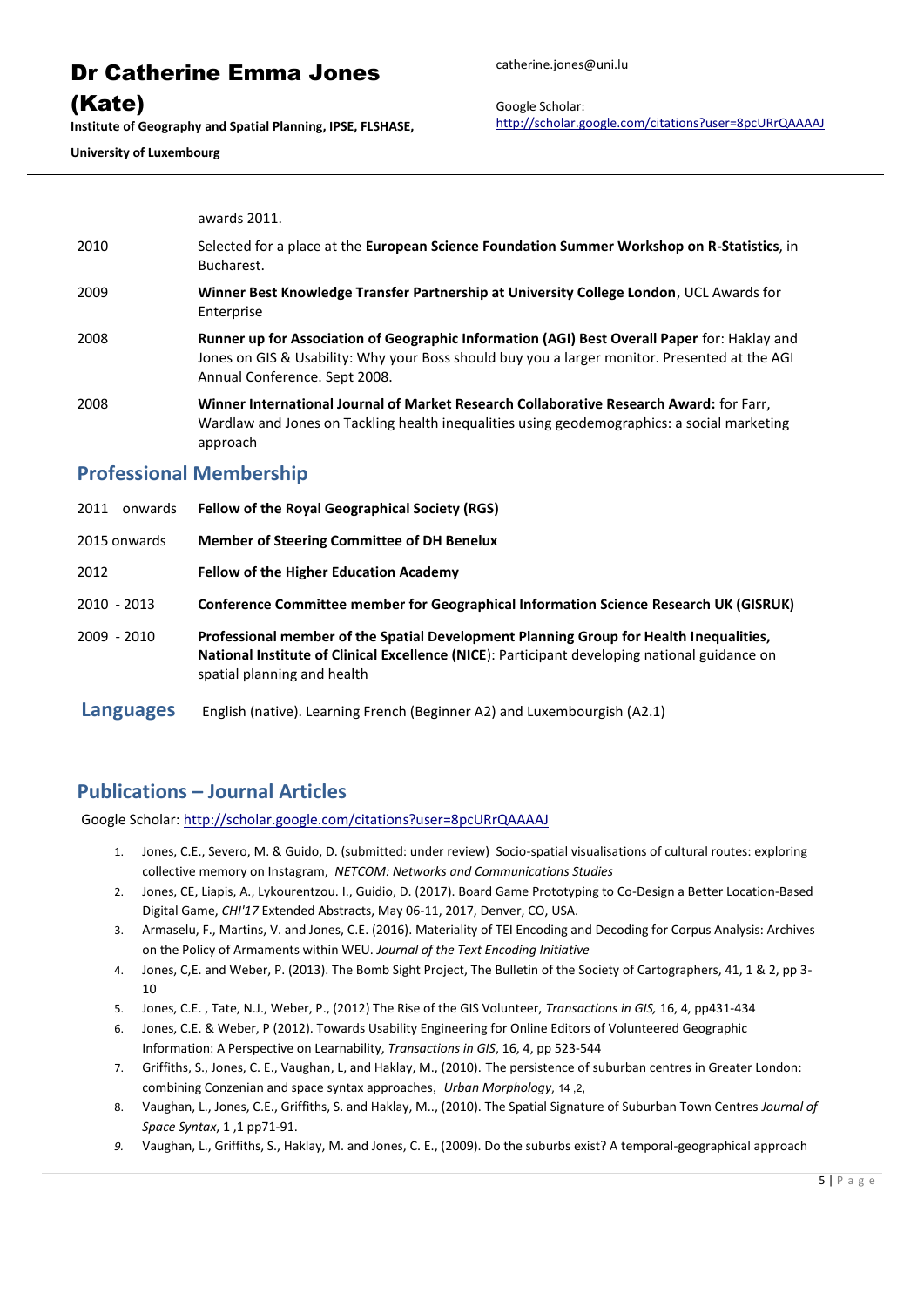Dr Catherine Emma Jones (Kate)

**Institute of Geography and Spatial Planning, IPSE, FLSHASE,** 

**University of Luxembourg**

catherine.jones@uni.lu

Google Scholar: <http://scholar.google.com/citations?user=8pcURrQAAAAJ>

to suburban form, *Transactions of the Institute of British Geographers*, 34, 4, pp 475-488.

- *10.* Jones, C.E., Haklay, M.E., Griffiths, S. and Vaughan L., (2009). A less-is-more approach to geovisualization enhancing knowledge construction across multidisciplinary teams, *International Journal of Geographical Information Systems.*23, 8.
- *11.* Griffiths, S. and Vaughan, L. and Haklay, M. and Jones, C.E., (2008). The sustainable suburban high street: a review of themes and approaches. *Geography Compass* 2 (4): 1155-1188.
- *12.* Farr., M., Wardlaw, J. and Jones, C.E., (2008), Tackling health inequalities using geodemographics: a social marketing approach, *International Journal of Market Research*, 5, 4, pp.423-428.

#### **Book Chapters**

- 1. Jones, C. E., & Maquil, V. (2016). Towards Geospatial Tangible User Interfaces: An Observational User Study Exploring Geospatial Interactions of the Novice. In *Geographical Information Systems Theory, Applications and Management* (pp. 104-123). Springer International Publishing.
- *2.* Haklay, M. & Jones, C.E., (2011), *" Comment on Guelke's' Cartographic Communication and geographic understanding', In Dodge, M.,* Classics in Cartography: Reflections on the Most Influential Articles from the Journal Cartographica, *Wiley and Sons*
- 3. Jones, C.E., (2010) Principles of Cartography in Haklay, M. *Towards usable Geotechnologies: a Primer,* Wiley and Sons.
- 4. Jones, C.E., (2010) Practical Cartography in Haklay, M. *Towards usable Geotechnologies: a Primer*, Wiley and Sons.

## **PUBLICATIONS – CONFERENCES**

- 1. Armaselu, F. and Jones, C.E (2017). From Usability Testing and Text Analysis to User-Response Criticism. DH 2017 Montreal : 8-11 August
- 2. Jones, C.E. Jones, C.E., Severo, M. and Guido, D., (2017). Dynamic qualitative filtering for linked (geo)visualisations: a prototype for exploring the collective memory of Instagram posts. 25th GIS Research UK Conference (GISRUK). Manchester: April 2017
- 3. Jones, C.E., Severo, M. and Guido, D., (2016). Jones, C.E. (2016). Exploring cultural itineraries using social networks and topology: a Via Francigena usecase of histograph, *DH Benelux*, Luxembourg. June 2016
- 4. Jones, C.E. (2016 under review). Exploring and Evaluating Cartographic (miss) Representation in a Sample of Webbased Geohumanities Projects, *submitted to DH 2016*, Krakow, Poland. July 2016
- 5. Jones, C,E and Wieneke, L. (2016 ) Adding value to a research infrastructure through user-contributed ePublications, *submitted to DH 2016*, Krakow, Poland. July 2016
- 6. Armaselu, F., Rosselli Del Turco, R.,Jones, C.E., Wieneke, L., Alzetta, C., Di Pietro, C. (2016).Prototypes as Thinking through Making. Decision Points and Evaluation in Prototyping a Visualisation Framework for Historical Document*, submitted to DH 2016*, Krakow, Poland. July 2016
- 7. Jones, C.E. Geohumanities on the Web: Exploring Rules for Engagement (2016) Exploring Old Map. Luxembourg  $8^{th}$  June 2018
- 8. Jones, C.E., Karran D. and Weber, P. (2015) Examining the Bomb Sight Augmented Reality App for Exploring Location Based Historical Data. In *DH Benelux 8-9th June 2015*. Antwerp.
- 9. Jones, Catherine Emma, Wieneke Lars, Alexandre Genon, Frederic Reis, and Frederic Allemand. (2015). Enabling Personal Authoring and Narrative Making: Sustainable Resuse of Digital Objects for Interactive Teaching and Learning Tools . *DH Benelux 8-9th June 2015*. Antwerp, Belgium.
- 10. Jones, C.E. Building the digital research Infrastructure on European integration. DARIAH Ireland Launch; Maynooth University, Ireland May 2015
- 11. Jones, C.E. and Maquil, V. (2015) Twist, Shift, or Stack? Usability Analysis of Geospatial Interactions on a Tangible Tabletop, *1st International Conference on Geographical Information Systems Theory, Applications and Management.*  Barcelona, Spain April 2015
- 12. Armaselu, F., Martins, V. and Jones, C.E. (2014). Text Encoding and Enrichment for Linguistic Analysis: Archives on the Policy of Armaments within Western European Union. *Workshop presented at the Exploring Historical Sources with Language Technology: Results and Perspectives*, The Hague, 8, 9 December 2014, Huygens Institute for the History of the Netherlands, The Hague, Netherlands, August 12. http://www.clarin.eu/node/4042#armaselu.
- 13. Jones, C.E., Severo, M. and Guido, D., (2016). Jones, C.E. (2016). Exploring cultural itineraries using social networks and topology: a Via Francigena usecase of histograph, submitted to DH Benelux, Luxembourg. June 2016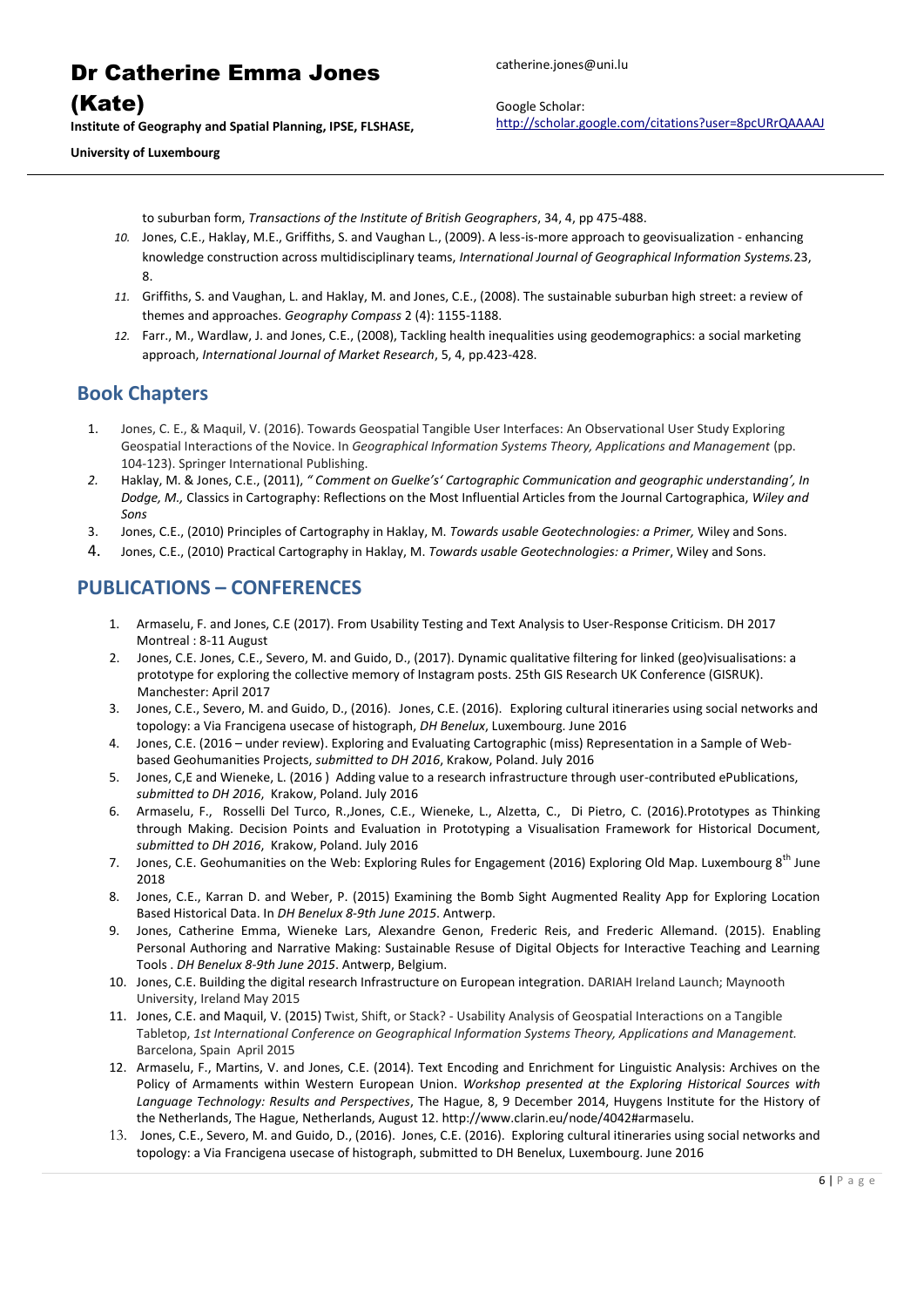catherine.jones@uni.lu

(Kate)

**Institute of Geography and Spatial Planning, IPSE, FLSHASE,** 

Google Scholar: <http://scholar.google.com/citations?user=8pcURrQAAAAJ>

**University of Luxembourg**

- 14. Jones, C.E. (2016). Exploring and Evaluating Cartographic (miss) Representation in a Sample of Web-based Geohumanities Projects, DH 2016, Krakow, Poland. July 2016
- 15. Jones, C,E and Wieneke, L. (2016 ) Adding value to a research infrastructure through user-contributed ePublications, *submitted to DH 2016*, Krakow, Poland. July 2016
- 16. Armaselu, F., Rosselli Del Turco, R.,Jones, C.E., Wieneke, L., Alzetta, C., Di Pietro, C. (2016 under review).Prototypes as Thinking through Making. Decision Points and Evaluation in Prototyping a Visualisation Framework for Historical Document*, submitted to DH 2016*, Krakow, Poland. July 2016
- 17. Jones, C.E., Karran D. and Weber, P. (2015) Examining the Bomb Sight Augmented Reality App for Exploring Location Based Historical Data. In *DH Benelux 8-9th June 2015*. Antwerp.
- 18. Jones, Catherine Emma, Wieneke Lars, Alexandre Genon, Frederic Reis, and Frederic Allemand. (2015). Enabling Personal Authoring and Narrative Making: Sustainable Resuse of Digital Objects for Interactive Teaching and Learning Tools . *DH Benelux 8-9th June 2015*. Antwerp, Belgium.
- 19. Jones, C.E. Building the digital research Infrastructure on European integration. DARIAH Ireland Launch; Maynooth University, Ireland May 2015
- 20. Jones, C.E. and Maquil, V. (2015) Twist, Shift, or Stack? Usability Analysis of Geospatial Interactions on a Tangible Tabletop, *1st International Conference on Geographical Information Systems Theory, Applications and Management.*  Barcelona, Spain April 2015
- 21. Armaselu, F., Martins, V. and Jones, C.E. (2014). Text Encoding and Enrichment for Linguistic Analysis: Archives on the Policy of Armaments within Western European Union. *Workshop presented at the Exploring Historical Sources with Language Technology: Results and Perspectives*, The Hague, 8, 9 December 2014, Huygens Institute for the History of the Netherlands, The Hague, Netherlands, August 12. http://www.clarin.eu/node/4042#armaselu.
- 22. Jones, C.E., (2013) Digital History with Maps: A Case Study from WW2 in London. *Reading Historical Sources in*  the Digital Age', Digital Humanities Luxembourg (DHLU) 5-6<sup>th</sup> Dec 2013.
- 23. Jones, C.E. (2013) Geography, the missing link for archives? A case study from the London Blitz. *Enhancing Impact, Inspiring Excellence: Collaborative Approaches between Archives and Universities'* , University of Birmingham. September 2013
- *24.* Jones, C.E., (2013), The Bomb Sight Project, *Society of Cartography,* University of Stafford, Sept 2013
- *25.* Jones, C.E., (2013), Developing the Bomb Sight Project, *Working Digitally with Historical Maps,* University of Edinburgh Dec 2012
- 26. Jones, C.E., (2012), Localising London's Wartime Past, JISC Geocultures, Kings College London
- 27. Weber, P., Ellul , C., Jones, C.E., (2012), Opening up GIS Training and Education Building an IIGLU, *Proceedings of Geographical Information Science Research* – UK, 11– 13th April 2012, University of Lancaster.
- 28. Ellul, C., Jones, C.E., Weber, P., (2012) Building an IIGLU, Higher Education Network: Geospatial Technologies in Higher Education, Milton Keynes, 18 Jan 2012
- 29. Weber, P. and Jones, C.E.,(2011) Usability Editors: What to improve? *1st European State of the Map*, 15th-17th July 2011 Vienna, Austria.
- *30.* Jones, C.E., Vaughan L., Haklay, M.E. and Griffiths, S., (2010). GIS enhances collaboration: using the line to draw disciplines together*, Proceedings of Geographical Information Science Research* - UK (GISRUK 2008), 13 – 15th April 2010, University College London, UK
- 31. Vaughan, L., Griffiths, S., Haklay, M. and Jones, C. E., (2010). The shape of belonging in the outer London suburbs: beyond a discourse of alienation, Public Life in the In-Between City, 6-10 Jun 2010, Technion, Israel.
- 32.Jones, C.E., (2010). Modelling health-harming behaviours in a socially ranked geographic space*, Proceedings of Geographical Information Science Research* - UK (GISRUK 2010), 13 – 15th April 2010, University College London, UK
- 33.Griffiths, S., Jones, C. E., Vaughan, L, and Haklay, M.., (2009). A morphological approach to the persistence of socioeconomic activity in three suburbs of Greater London. ISUF Conference, Guangzhou, China.
- 34.Vaughan, L., Jones, C.E., Griffiths, S. and Haklay, M., (2009). The Spatial Signature of Suburban 'Active' Centres. *Proceedings of the Seventh International Space Syntax Symposium*. KTH Royal Institute of Technology Stockholm.
- 35.Jones, C.E., Griffiths, S., Haklay, M. and Vaughan L., (2009). A multi-disciplinary perspective on the built environment: Space Syntax and Cartography - the communication challenge *Proceedings of the Seventh International Space Syntax Symposium*. Royal Institute of Technology, Stockholm.
- 36.Haklay, M., Vaughan, L., Jones, C. E. and Griffiths, S., (2008). Towards a spatial understanding of how suburbs adapt to change, P*roceedings of RGS-IBG Annual International Conference 2008*. Royal Geographical Society, London.
- 37.Griffiths, S., Jones, C. E., Haklay, M. and Vaughan, L., (2008). Some theoretical and methodological implications of space syntax methodology for historical GIS: the example of Greater London's suburban town centres, *Historical GIS 2008*, University of Essex.
- 38.Jones, C.E., Haklay, M., Griffiths, S. and Vaughan, L., (2008). Visualising London's suburbs. *Proceedings of Geographical*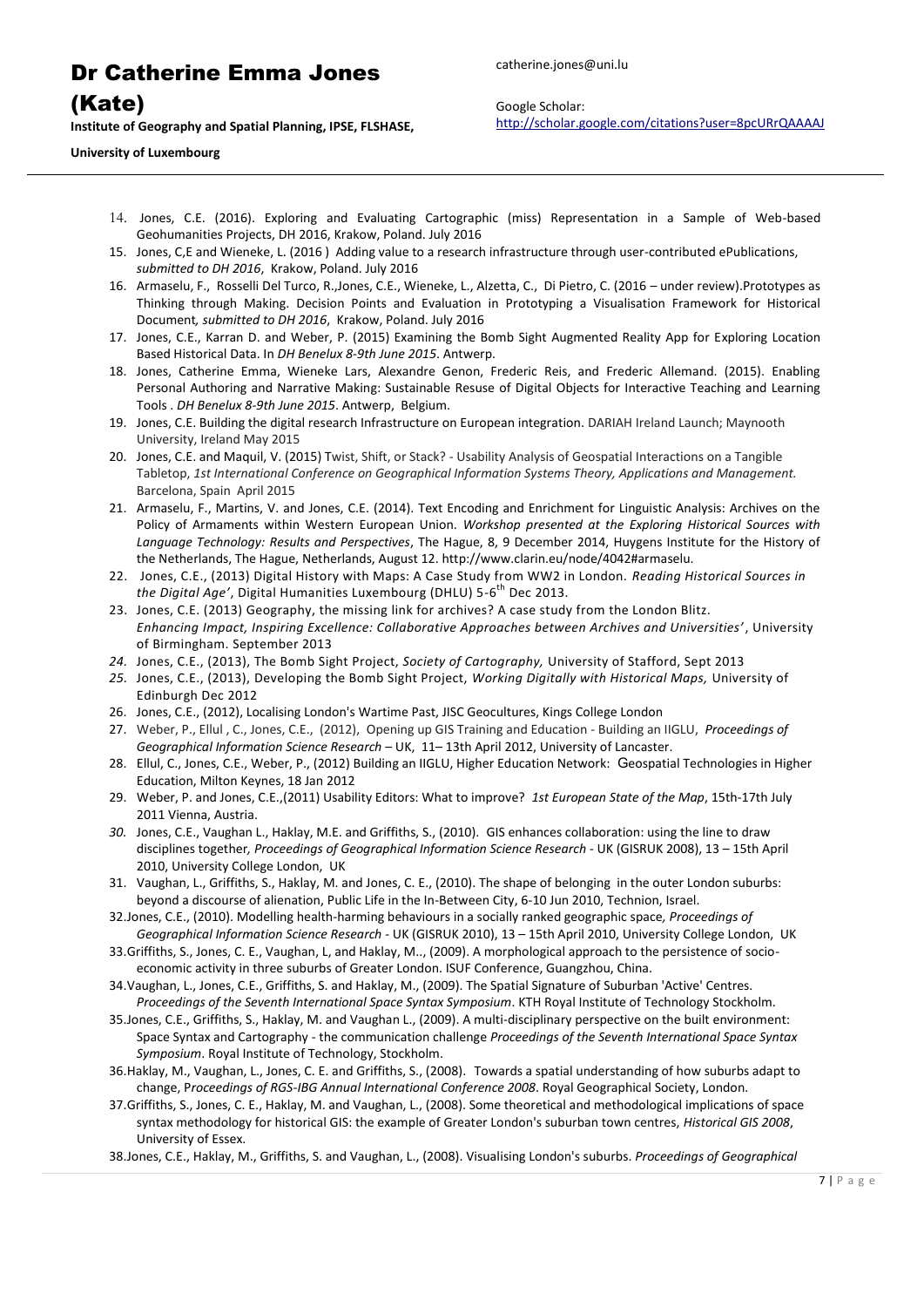(Kate)

**Institute of Geography and Spatial Planning, IPSE, FLSHASE,** 

catherine.jones@uni.lu

Google Scholar: <http://scholar.google.com/citations?user=8pcURrQAAAAJ>

**University of Luxembourg**

*Information Science Research* - UK (GISRUK 2008), 2 - 4 April 2008, Manchester Metropolitan University, UK. 39.Griffiths, S., Vaughan, L., Haklay, M. and Jones, C. E., (2007). Sustainability as the success of a centre over time, the case of Greater London's suburbs, *Proceedings of RGS-IBG Annual International Conference 2007*. Royal Geographical Society, London.

- 40.Jones, C.E., Longley, P.A. and Haklay, M., (2006). Measuring Health Performance: Local Measures for Local People, *Proceedings of Regional Science Great Britain and Ireland 2006.* August 2006*, RSIA – IGB, Jersey.*
- 41.Jones, C.E., Longley, P.A. and Haklay, M., (2006). Measuring Health Performance, Local Measures for Local People Using national surveys & Geodemographics to identify smokers, March 2006, *Annual Association of American Geographers (AAG*), Chicago, USA.
- 42.Jones, C.E., Mateos,P., Longley,P.A. and Webber,R. (2005). Who does not eat their greens? Geodemographics, health promotion and neighbourhood health inequalities. *Proceedings of Geographical Information Science Research* – UK, *GISRUK 2005*: University of Glasgow.
- 43.Jones, C.E, Mateos,P., Longley,P.A. and Webber,R., (2005). The discriminatory power of geodemographics to inform health promotion strategies: Application in breast screening programs. *International Interdisciplinary Conference on Geomedical Systems (GEOMED 2005,) University of Cambridge*.
- 44. Mateos,P., Jones,C.E., Longley,P.A. and Webber,R., (2005). Data Mining of ethnic information in patient records through birthplace & name analysis. RGS-IGB Annual Conference, Royal Geographical Society, London.

#### **Editorials and International conference coordination**

- 1. Jones C.E. Pearson, A. and Hart, G..(Eds.) 2011, Proceedings of the GIS Research UK 18th Annual Conference GISRUK 20101. University of Portsmouth : UK
- 2. Chambers, S. and Jones. C,E., (2016). Proceeding of the DH Benelux 3rd Annual conference DHBenelux2016. Luxembourg
- 3. Jones, C.E. and Tate, N.J (2012) (eds of special edition), *Transactions in GIS,* 16, 4
- 4. Wieneke, L., Jones, C., During, M., Armaselu, F., & Leboutte, R. (2016). Proceedings of the Third Conference on Digital Humanities in Luxembourg with a Special Focus on Reading Historical Sources in the Digital Age. In *CEUR workshop proceedings*.
- 5. Programme committee member for DHBENELUX since 2014

### **Publications – Book Reviews**

- Jones, C.E., (2010) on Emergence and Re-Emergence Infectious Disease a Geographical Analysis, Cliff, A.D., Smallman-Raynor, M.R., Haggett, P., Stroup, D.F. and Thacker, S.B, 2009, *Significance*.
- Jones, C.E., (2007) on Street Science: Community Knowledge and Environmental Health Justice, Coburn, J., *Public Understanding of Science,* 16(3), pp 365 - 366.
- Jones, C.E., (2005) on Methodology and epistemology of multilevel analysis: approaches from different social sciences, Courgeau, D. [ed], *Environment and Planning B*. 32(6), pp 921 - 930.
- Jones, C.E., (2006) on– Measuring health equity in small areas: findings from demographic surveillance systems, INDEPTH Network, *Environment and Planning B*. 35(5), pp 789 – 79.

## **Skills & Professional Qualifications**

Research Methods: Quantitative - Statistics (correlation, multiple regression, chi square testing, survey design) statistical analysis of crime, health, census datasets.

Research Methods: Qualitative - Literature search, focus groups, interviews and interview analysis and video analysis using Mangold Interact

GIS: MapInfo, MapBasic, Manifold (topology factory, network analysis) ESRI,: ArcGIS including Spatial Analyst, Geostatistical and 3D Analyst.) , QGIS, CartoDB and GeoDa

Human Computer Interaction - usability evaluation and experiments, eye tracking analysis, video analysis; Think Aloud protocol, wireframes and prototype analysis (balsamiq and pencil)

Data Analysis: SPSS and STATA, basic knowledge of R, geographical weighted regression, principal component analysis and geodemographic profiling (SPSS and ARCGIS)

Gathering User Requirements: data analysis techniques to determine data integrity issues, planning and estimating of projects using Gantt charts and resource pools, software evaluation,.